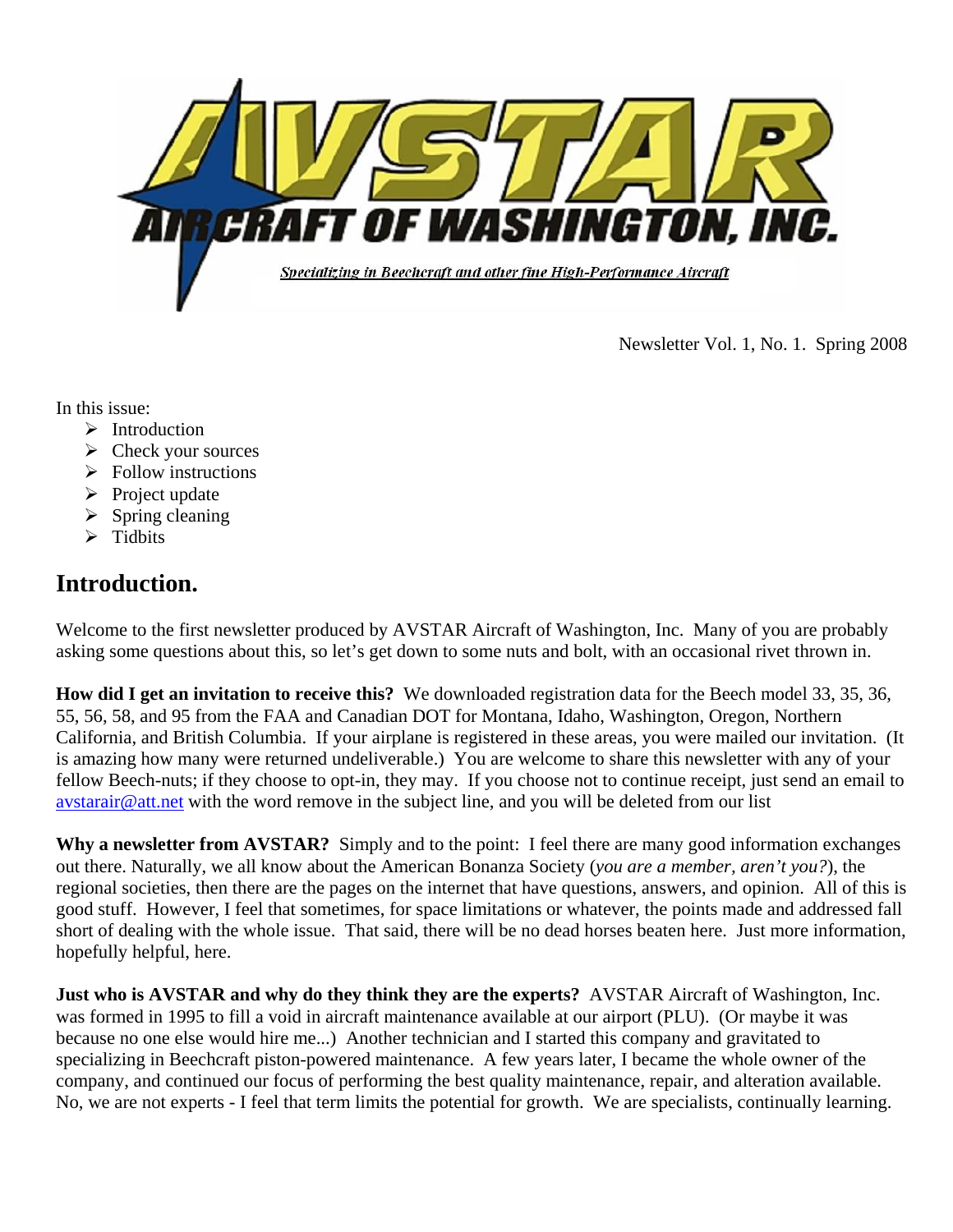My name is Michael Thompson. I have been in aviation since the early 1970's, earning my A&P license and private pilot rating in 1980, and gaining my IA in 1986. Some of you may recall I was a regular contributor to the "World Beechcraft Society Magazine". I will be writing most of the newsletter material, but there will be offerings from others as well. At AVSTAR, you will also meet Janice, the office manager, and Dale, my right hand man. We are also proud of Daniel, who is our apprentice; he recently earned his A license.

**What will the newsletter be about?** Primarily, the needs of the Beechcraft owner, operator, and technician. My philosophy is that whether you (the aircraft owner) like it or not, you need to be involved in the upkeep of your airplane. You are the one responsible for the maintenance of your airplane (FAR 91.403(a)). We will have discussions about the owner's role in aircraft maintenance, choosing a shop, avoiding poor maintenance, project updates, comments, tips, and the list will grow.

### **Check your sources.**

There are only two definitive sources for the upkeep of your airplane: The FAR's and the Manufacturer. (How's that for opening up a can of worms?) OK, I admit, there is gray area in that statement. Many times, you can read more than one article about a subject, and end up with more than one opinion. Opinions are like fingerprints, everyone has them, and they are all different. When met with differing opinions, the two 'definitive' sources should provide the answer. Just because I write my thoughts for you doesn't mean I am correct; the same as any other source. Conversely, you can not assume any column is incorrect; simply stated, check your sources. I have read many of the internet pages filled with opinion, as well as technical advice from good sources, but find errors occasionally, so I ask you to confirm what you have heard or read before you apply it to your situation.

## **Follow instructions.**

When maintaining any aircraft, the importance of following instructions is parallel to maintaining safety. We have aircraft through the shop that are either transient or not regular customers. We find some interesting installations on some of these, ranging from non-functional to downright dangerous. Seldom, if ever, does a product gain (FAA) approval for installation without explicit installation instructions. Unfortunately, on the basic airplane, we need to rely upon the manufacturers shop manual. (For those of you that own / have seen the Beech shop manuals, you understand "unfortunately".) These manuals are not as explicit as they could be, but then they would be too large to find anything. This brings me to one of the published columns I look forward to every month. In the ABS magazine, there is a series of photos asking "What's Wrong?" To me, they seem pretty easy to figure out, but most of the items highlighted are the some of the very ones we find continually. This should not be the case. Maintenance personnel and aircraft operators are in need of this information.

We recently had a Bonanza in the shop for a few minor squawks. During the course of our repair, we found several glaring discrepancies with an engine installation recently completed by another shop. The one that comes to mind is heat shield installation. Depending on the year and model of the Bonanza, there may be heat shields in various locations. On most, there is one on the non-cabin heat side muffler. Coincidentally, this means it's on the oil filter side. If the filter or adapter springs a leak, the oil will usually fall on the muffler. If the heat shield is properly oriented, it will direct the oil off the muffler. Shield **UP**, beaded end **AFT**. It is **not** there to keep the muffler from burning paint off the nacelle skin! The earlier 470-powered Bo's use a confusing series of heat shields attached directly to the exhaust collectors (headers). These are there to keep the heat off the engine mounts. They are **not** there to keep the heat from burning paint off the nacelle skin! Yes, we have found them that way... If you don't know, find out. Just because it "came in that way", doesn't mean it's correct. If it doesn't look right, it's probably not.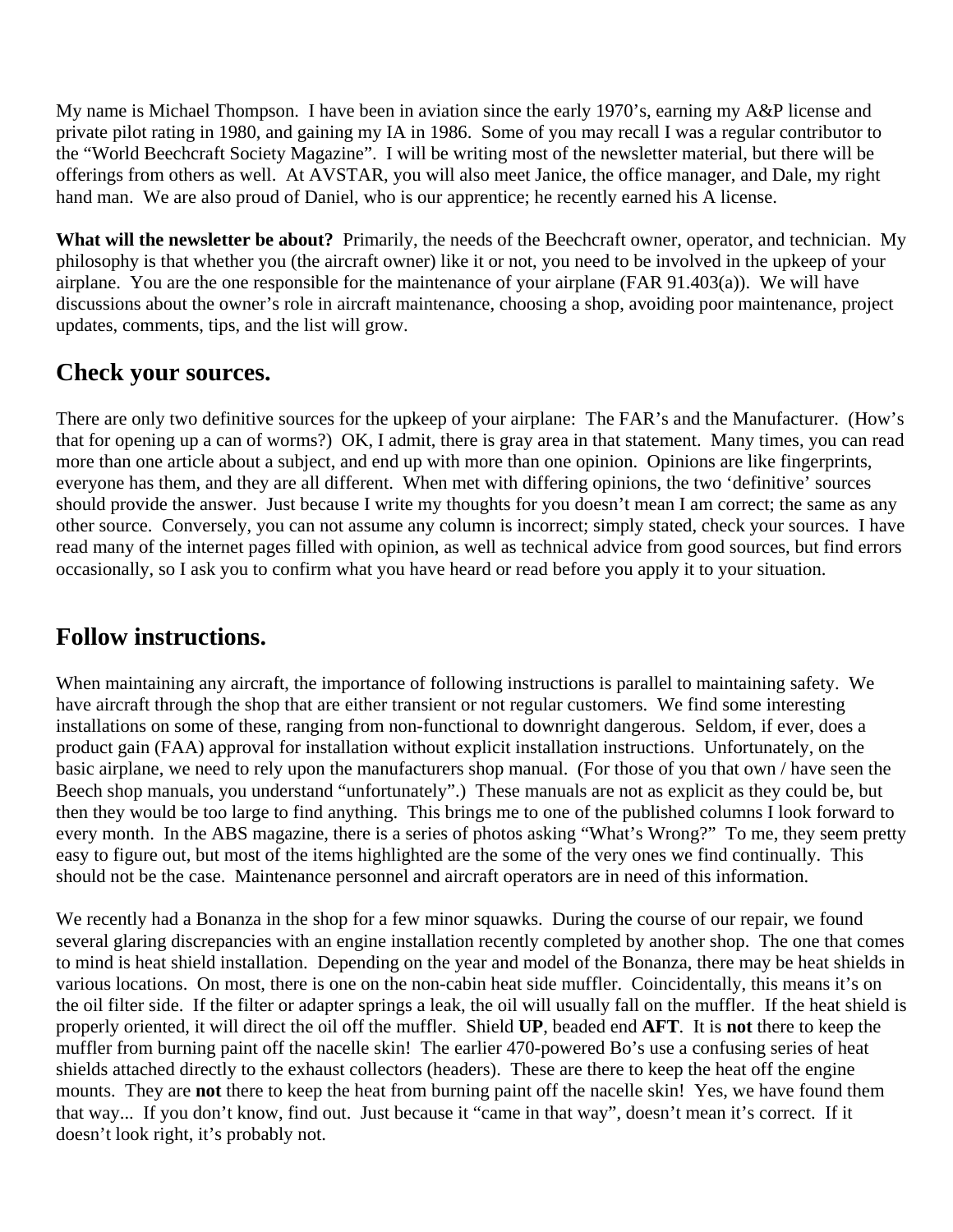### **Project Update.**

Over the course of the last few years, I have been working on a Bonanza restoration and upgrade. There were several columns in the old WBS magazine that charted progress. In brief review, this aircraft was taken apart (undamaged) in the early 1980's, passed through several sets of hands being further disassembled and picked apart. I acquired it in 2003, and have been bringing her back to life. She is an F35 (1955), with many upgrades, including enlarged baggage compartment, D'Shannon windows and tip tanks, IO-470 engine, super scimitar prop, upgraded instrument panel, etc. No, 891JH is not flying yet, but hopes are "soon". At this point, the electrical work is pretty well done, instrument panel filled, fuselage painted, tail on and rigged, and wings recently installed. Virtually every screw and bolt has been turned, many rivets driven. I anticipate flight will be committed this summer, we'll see...

Before: Wing mating day:

### **Spring cleaning.**

Winter flying can be flying at its best; the cool air is typically dense and smooth, and the engines and airfoils just love it. Sadly, for many, it also means our aircraft may also need a bit of well deserved attention because the weather just didn't cooperate with our schedules. If you find your bird has been dormant for a while, then there are a few more things to take care of before spring flying season. Condensation in the fuel tanks can be a problem. Even hangared, there can be heating and cooling cycles that can draw moisture into the tanks, so be sure you sump the drains adequately. As you should do after washing the airplane, be sure to lubricate the exposed hinges, bearings and rod ends on the controls and gear doors, and take a grease gun to the exposed landing gear grease fittings. As long as the creeper is out, take a few minutes to confirm the drain holes in the belly skins are open. After a wash or a rain storm, the water can cause CG problems. Check your landing gear struts and tires for proper inflation; and use a little hydraulic fluid on a towel to wipe down the exposed strut section. Under the cowl, check the battery for proper fluid level. Most batteries have a split-ring appearance below the threads, the fluid should be near that point, and confirm all cells even. If one or more is dry, check for evidence of an acid spill, a battery that has discharged can freeze and crack. If the aircraft has been dormant for a long time, consider pre-oiling the engine. This can usually be done by removal of the top spark plugs, confirm mixture "lean" and throttle "closed", then motor the engine with the starter until you see the oil pressure gauge move. After cranking for 45 seconds, if no pressure is noted, let the starter cool for about five minutes prior to trying again. Then the plugs are reinstalled and torqued, harness secured. Start the engine and let it warm up per standard procedure, and perform your usual pre-flight run-up. Then return the airplane to parking. This is the time to perform your "normal" pre-flight inspection.